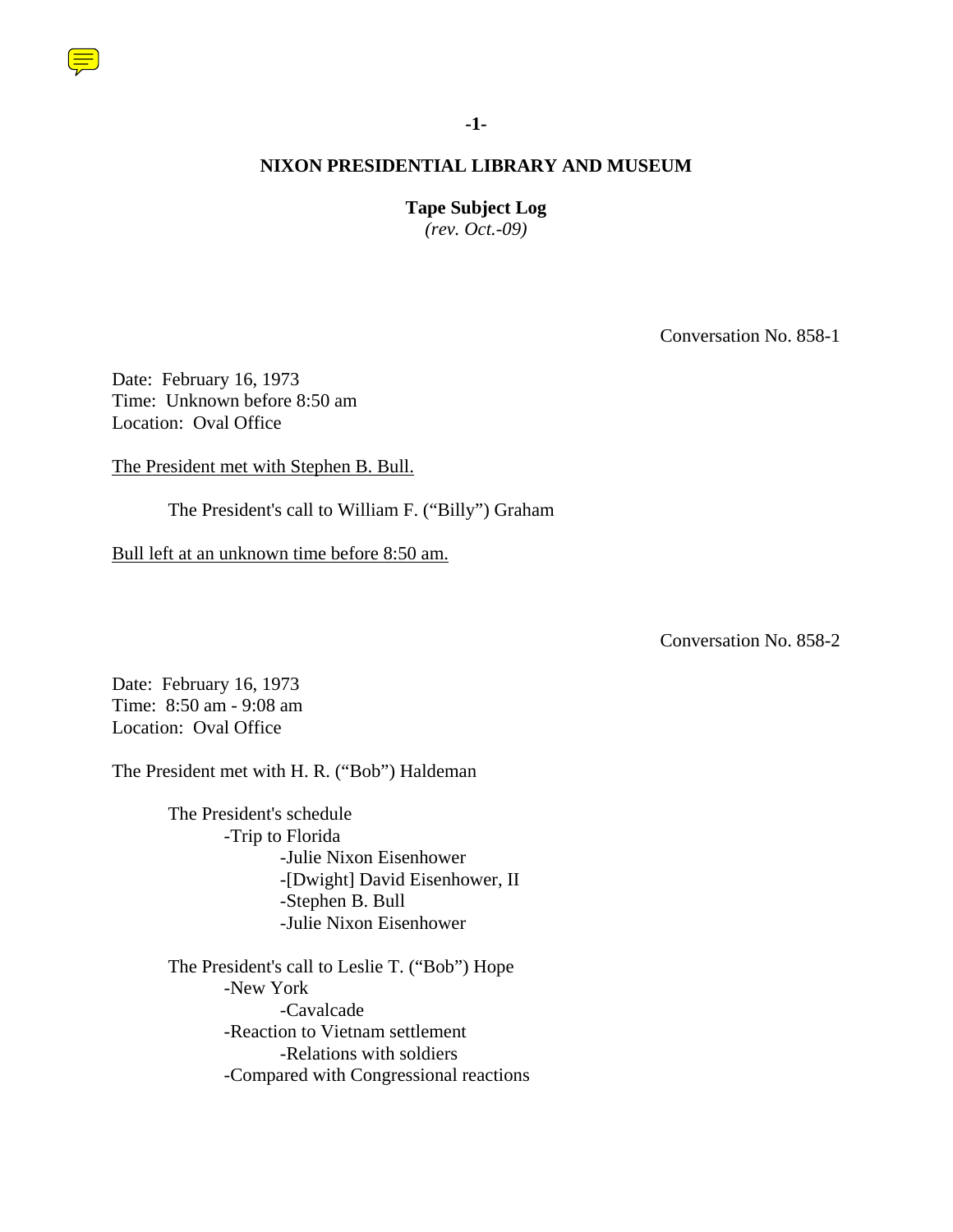# **-2-**

# **NIXON PRESIDENTIAL LIBRARY AND MUSEUM**

#### **Tape Subject Log**

*(rev. Oct.-09)*

Conversation No. 858-2 (cont'd)

White House social events -Church services -Florida trip -Congress members and contributors -State dinners -Evening at the White House -Youth -Julie Nixon Eisenhower -William E. Timmons's views -Edward R. G. Heath and Gold Meir dinners

 Prisoners of War [POWs] -Col. Robinson Risner's statement -Support for President and the country -Conscientious objectors -William P. Rogers's statement -Risner

 President's schedule -Pentagon visit -Peter J. Brennan -Stephen B. Bull -Trip to Florida

 George Meany -George P. Shultz -Brennan -President to attend meeting -Announcement

 President's speech to South Carolina Legislature -Harry S. Dent -Timing -President's reception

Unknown person entered at an unknown time after 8:50 am.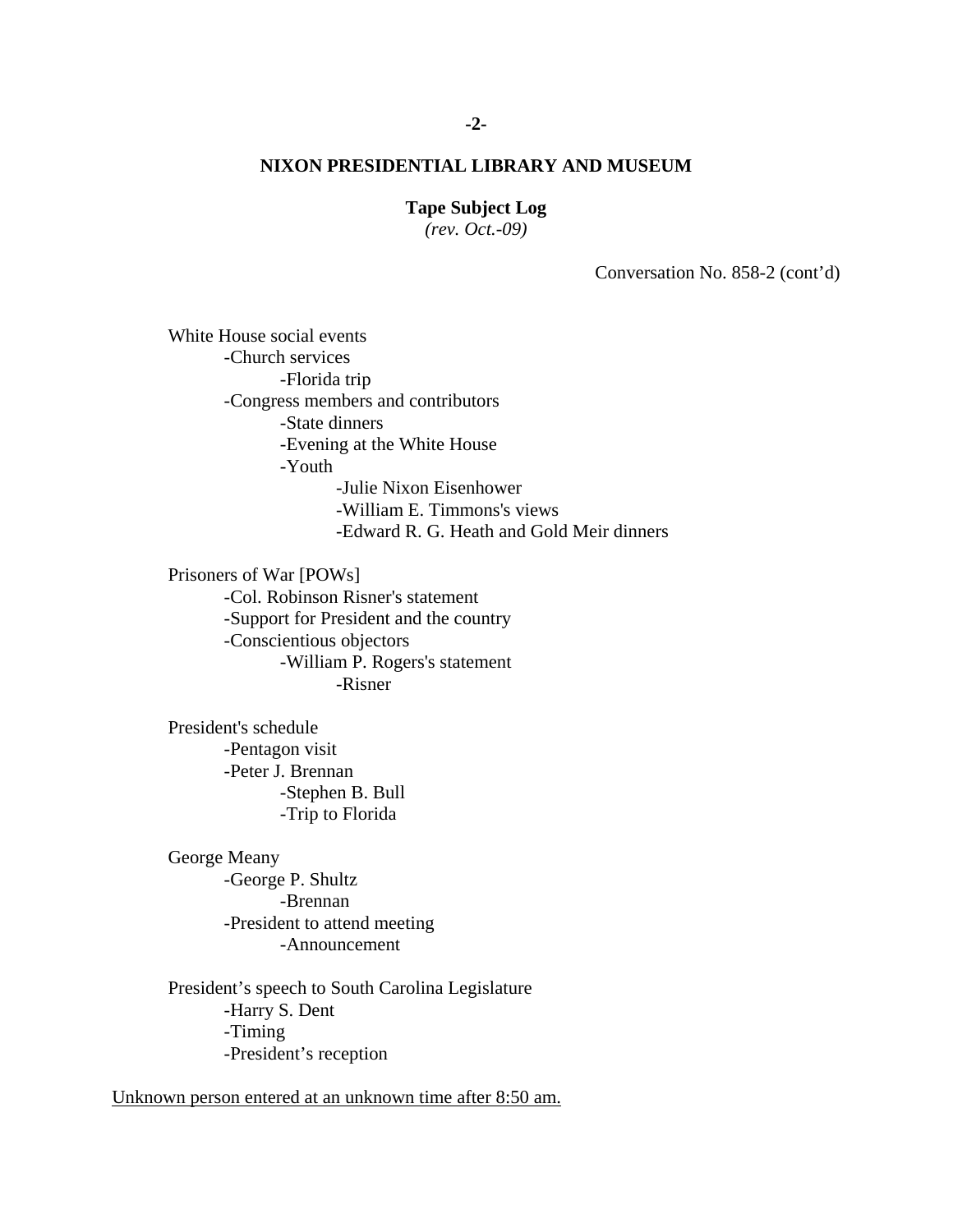# **-3-**

# **NIXON PRESIDENTIAL LIBRARY AND MUSEUM**

#### **Tape Subject Log**

*(rev. Oct.-09)*

Conversation No. 858-2 (cont'd)

**Transmitter** -Location

Unknown person left at an unknown time before 9:08 am.

 Frank L. Rizzo -Political future -Home -Inquiry

Aid for Vietnam -Hubert H. Humphrey -Congressional relations -Domestic programs -President's role -Henry A. Kissinger's role

POWs

Stephen B. Bull entered at an unknown time after 8:50 am.

 -Statement -Wives -Corsages -Calls to President -Publicity -Press relations -Ronald L. Ziegler

President's schedule -Brennan and Meany -Florida trip -Brennan -American Federation of Labor-Congress of Industrial Organizations [AFL-CIO] Council meeting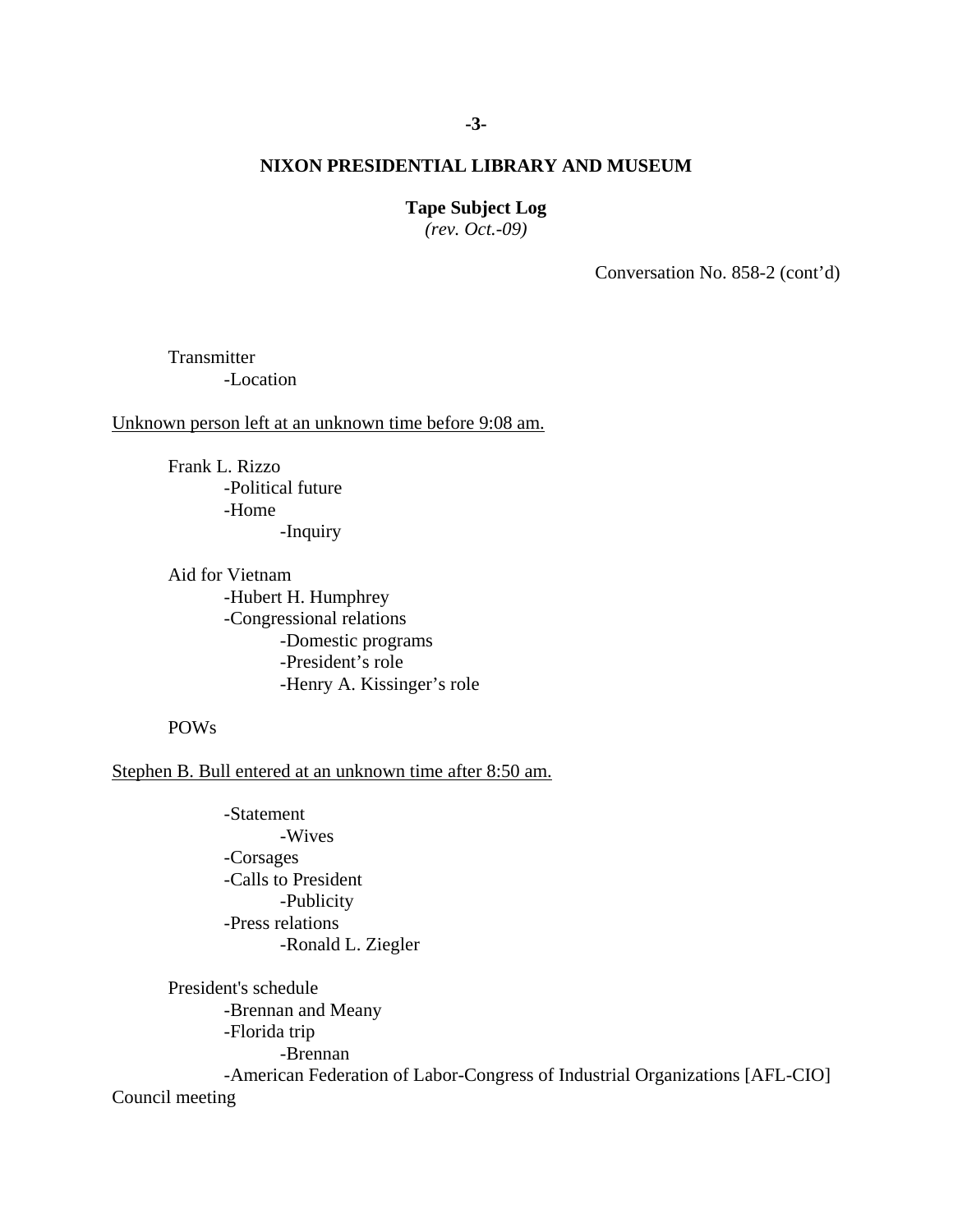#### **Tape Subject Log**

*(rev. Oct.-09)*

Conversation No. 858-2 (cont'd)

-Announcement -Ziegler -L. Patrick Gray, John D. Ehrlichman -Shultz -Cabinet meeting -Meany -Brennan -Taxation -Brennan -Under secretary -Candidate

Haldeman and Bull left at 9:08 am.

Conversation No. 858-3

Date: February 16, 1973 Time: 9:08 am - 9:36 am Location: Oval Office

The President met with John D. Ehrlichman and L. Patrick Gray.

[A transcript of the following conversation may be found in RG 460, pp. 1-26.]

[End of transcript]

Gray's health -Operation -Gray's wife -Fitness

[A transcript of the following conversation may be found in RG 460, pp. 1-26.]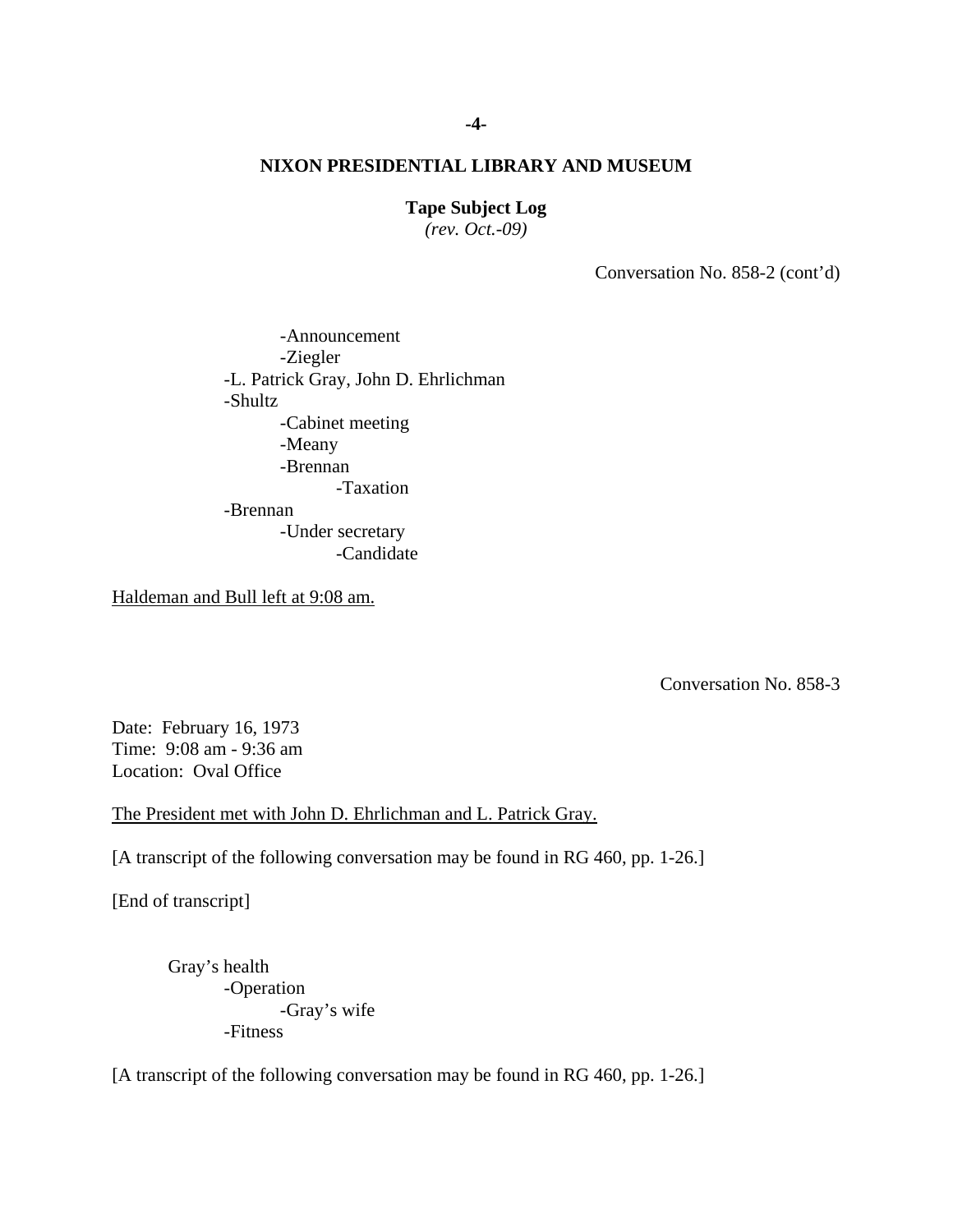#### **-5-**

# **NIXON PRESIDENTIAL LIBRARY AND MUSEUM**

#### **Tape Subject Log**

*(rev. Oct.-09)*

Conversation No. 858-3 (cont'd)

[End of transcript.]

Ehrlichman and Gray left at 9:36 pm.

Conversation No. 858-4

Date: February 16, 1973 Time: 9:46 am - 10:32 am Location: Oval Office

The President met with Sir Christopher Soames, Peter M. Flanigan, and Helmut ("Hal") Sonnefeldt. The White House photographers and members of the press were present at the beginning of this meeting.

Bill signing -Congress -Impeachment

Meeting with William P. Rogers

Photograph session -Seating

US relations with Europe -William Wagner [?] -John Talbert [?] -Prior discussions -Trade policy -Edward R. G. Heath -Year of Europe -People's Republic of China [PRC], Union of Soviet Socialists Republics [USSR] -Dialogues -North Atlantic Treaty Organization [NATO] -Strategy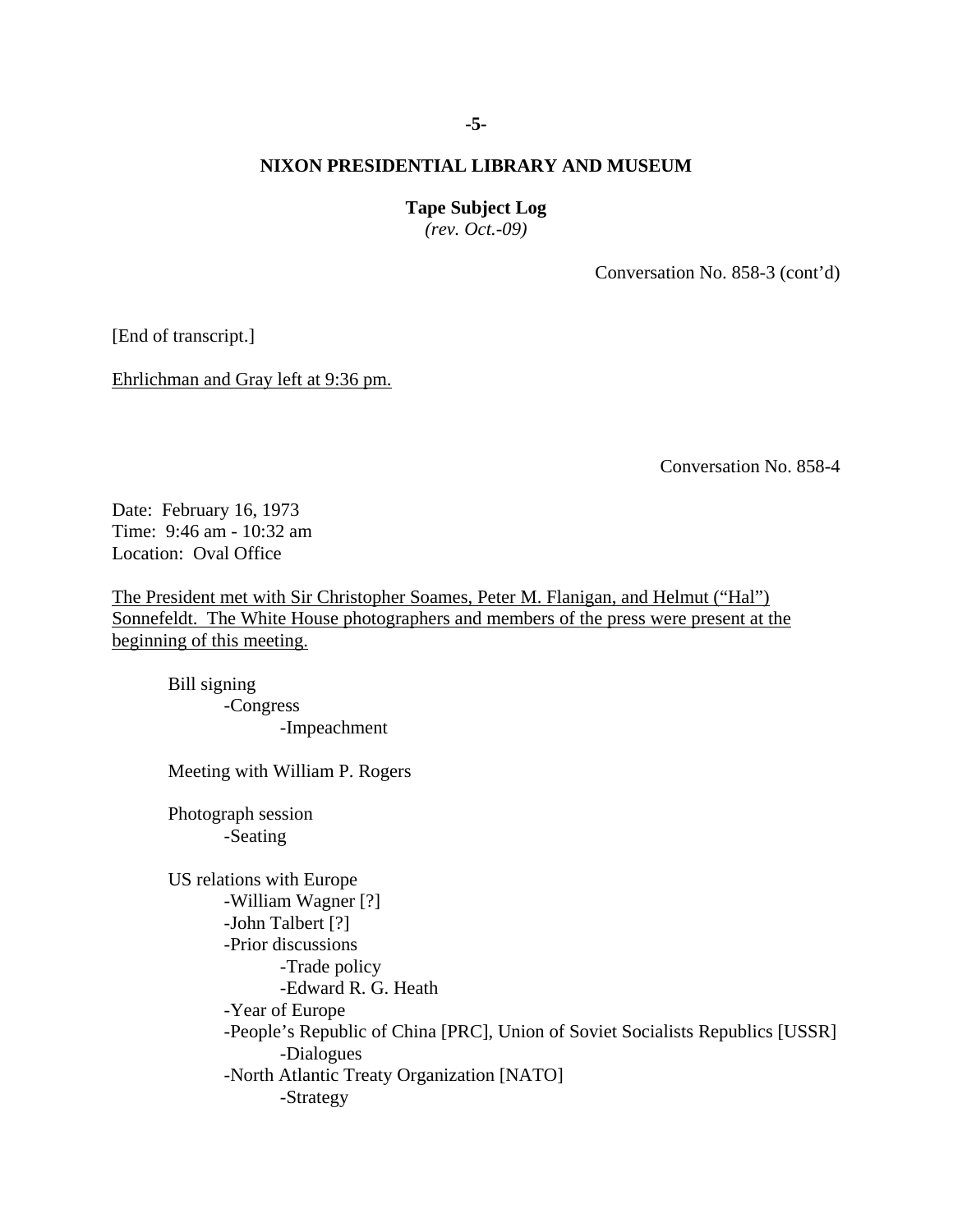#### **Tape Subject Log**

*(rev. Oct.-09)*

Conversation No. 858-4 (cont'd)

-European Parliament US Isolationism -Vietnam War -Domestic issues -Taxes -Prices -Prosperity -Old internationalists -Support of US, foreign aid -Marshall Plan -F. William Fulbright, Michael J. ("Mike") Mansfield -US trade policy -Europe's economy -Communist threat -Domestic priorities -Ghettos -Great Britain -Heath -Opposition -Old internationalists -Isolationists -France -Indochina, African colonies, Algeria -Isolationist attitude -Germany -Divided country -Economic successes -Italy -Scandinavia -US-European cooperation -Problems -General Andrew J. Goodpaster -NATO strength -Unilateral troop reductions

-Evaluation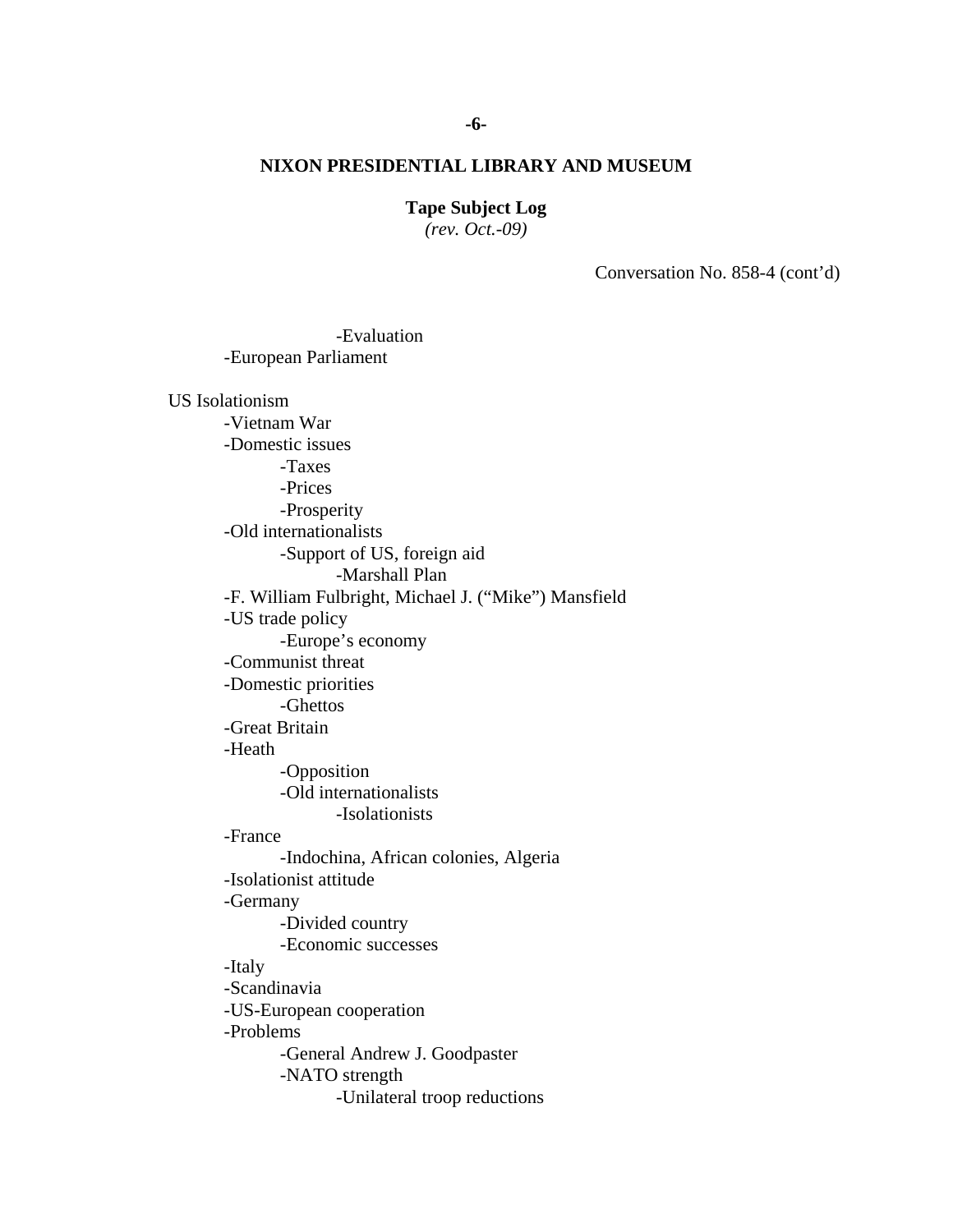#### **Tape Subject Log**

*(rev. Oct.-09)*

Conversation No. 858-4 (cont'd)

-Trade -US labor and business -New isolationism -US isolationism -President's speech at the Pentagon -Heath -Commitments in Asia, Europe -Long term effects -Trade -Living in terror

President's role in world affairs -PRC, USSR opening -Western military, economic strength and unity -Choen-Lai, Mao Tse-Tung, Leonid I. Brezhnev -Understanding -National interests -US idealism

Duke of Wellington [Arthur Wellesley] -Remarks

European Economic Community [EEC] -Great Britain's application -Heath -Soames's past career -Minister of Agriculture -House of Commons -European commission -Soames's role -Significance for Great Britain -Europe's forum for discussion -Monetary and political regime -Authority over European trade matters -Treaty of Rome -Enlarging the EEC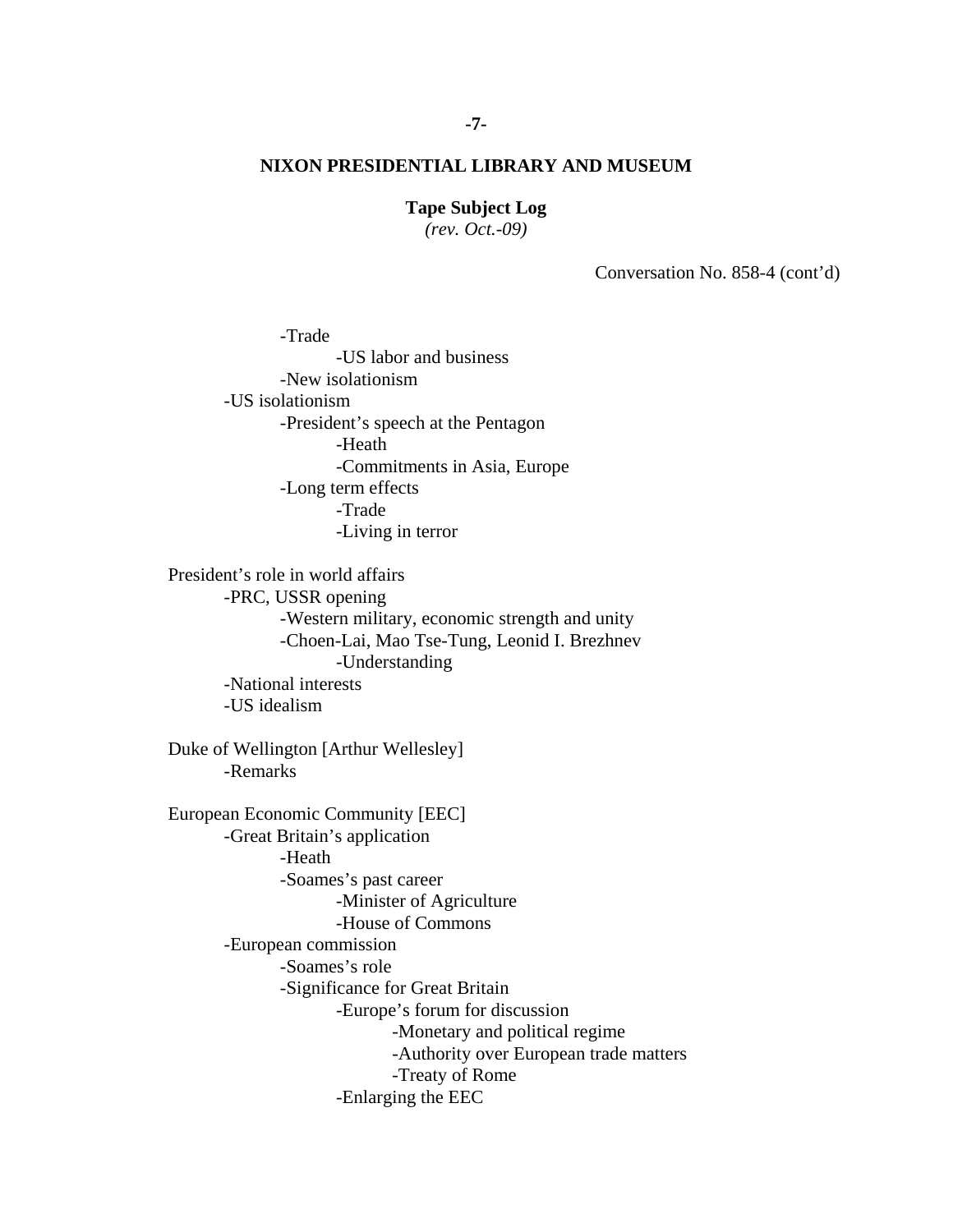#### **Tape Subject Log**

*(rev. Oct.-09)*

Conversation No. 858-4 (cont'd)

US relations with Europe -Problems -Monetary policies -Trade balance -US economy -Budget -Farm prices -Inflation -Japan -US trade deficit -Europe's role -Trade negotiations -Advantages, disadvantages -Tariffs -Japan -Political effects -General Agreement on Trades and Tariffs [GATT] -European Free Trade Association [EFTA] countries -Free trade areas status -Effects on trade -Multilateral trade negotiations -Deficit reduction -Article 24-6 -Canada, Australia -GATT -Great Britain's role -Austria, Switzerland, Norway -Free trade -US State Department -Article 24-6 -Trade negotiations -US exports to Europe -European tariffs -Protectionist legislation -Smithsonian agreement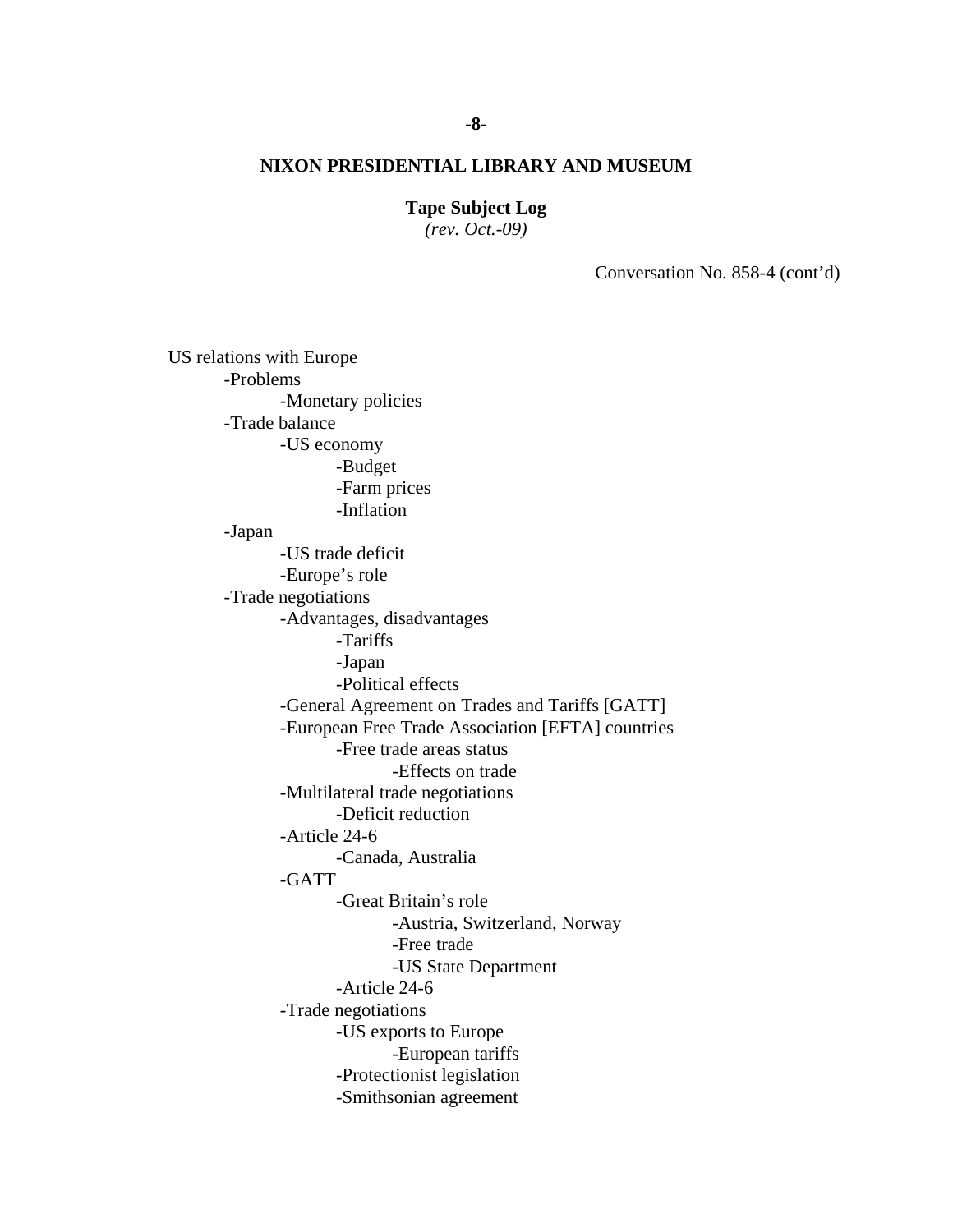**Tape Subject Log**

*(rev. Oct.-09)*

Conversation No. 858-4 (cont'd)

-Soames's report to EEC ministers -Balanced negotiating position -Political problems -Trade deficits -Aircraft -Agricultural products -Japan -Great Britain's trade -Deficits -Currency reserves -Devaluation -Reliance on exports -US image -Market expansion -Political importance -Tariffs -Soames's schedule -Heath -George J. R. Pompidou -Willy Brandt -Great Britain's entry into EEC -Pompidou -Brussels -Agricultural states' influence -President's talk with Heath -Trade bill -Votes -Senate -Compared with Europe -Agricultural lobby -British Parliament -Germany -Pompidou -Byrd-Hartke bill -Support from labor, business -Public opinion about international economy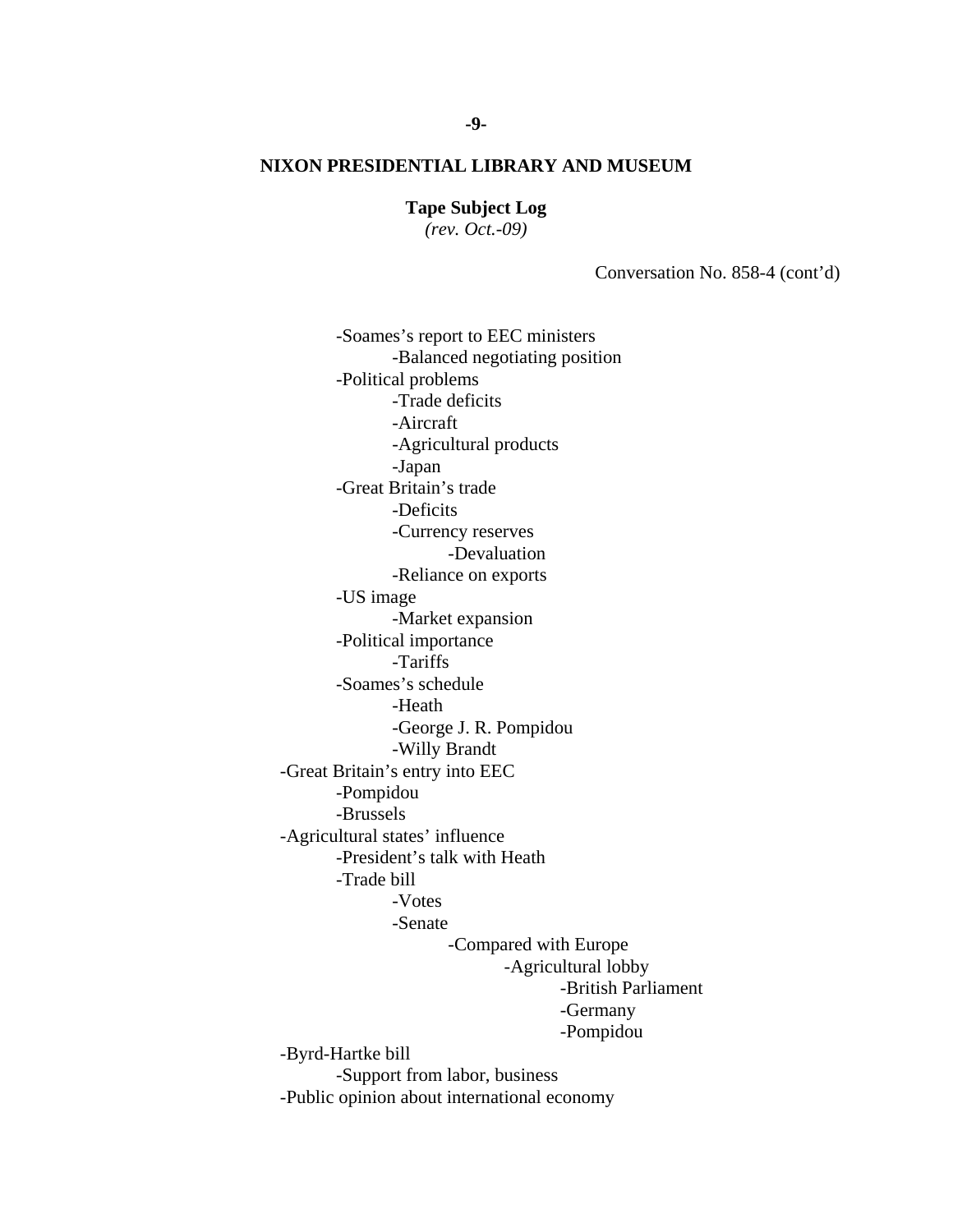# **-10-**

# **NIXON PRESIDENTIAL LIBRARY AND MUSEUM**

#### **Tape Subject Log**

*(rev. Oct.-09)*

Conversation No. 858-4 (cont'd)

-Japan -Multinational corporations -Small businesses -Fear of European common market -US support for Great Britain's entry into the EEC

Stephen B. Bull entered at an unknown time after 9:46 am.

-Political significance -Pompidou, Brandt, Giulio Andreotti -Wall Street -Economic foresight -US crisis orientation -Henry Fairlie's "The Kennedy Promise"

Vice President Spiro T. Agnew's location

Bull left at an unknown time before 10:32 am.

Trade negotiations -Wall Street people -Education -Stock Market -Agriculture -Soybeans, bananas, oranges -Political considerations -US relations with Europe -Confrontation -EEC -Japan -Export domination -Domestic market -Access -Third World markets -Exclusive economic spheres -Japan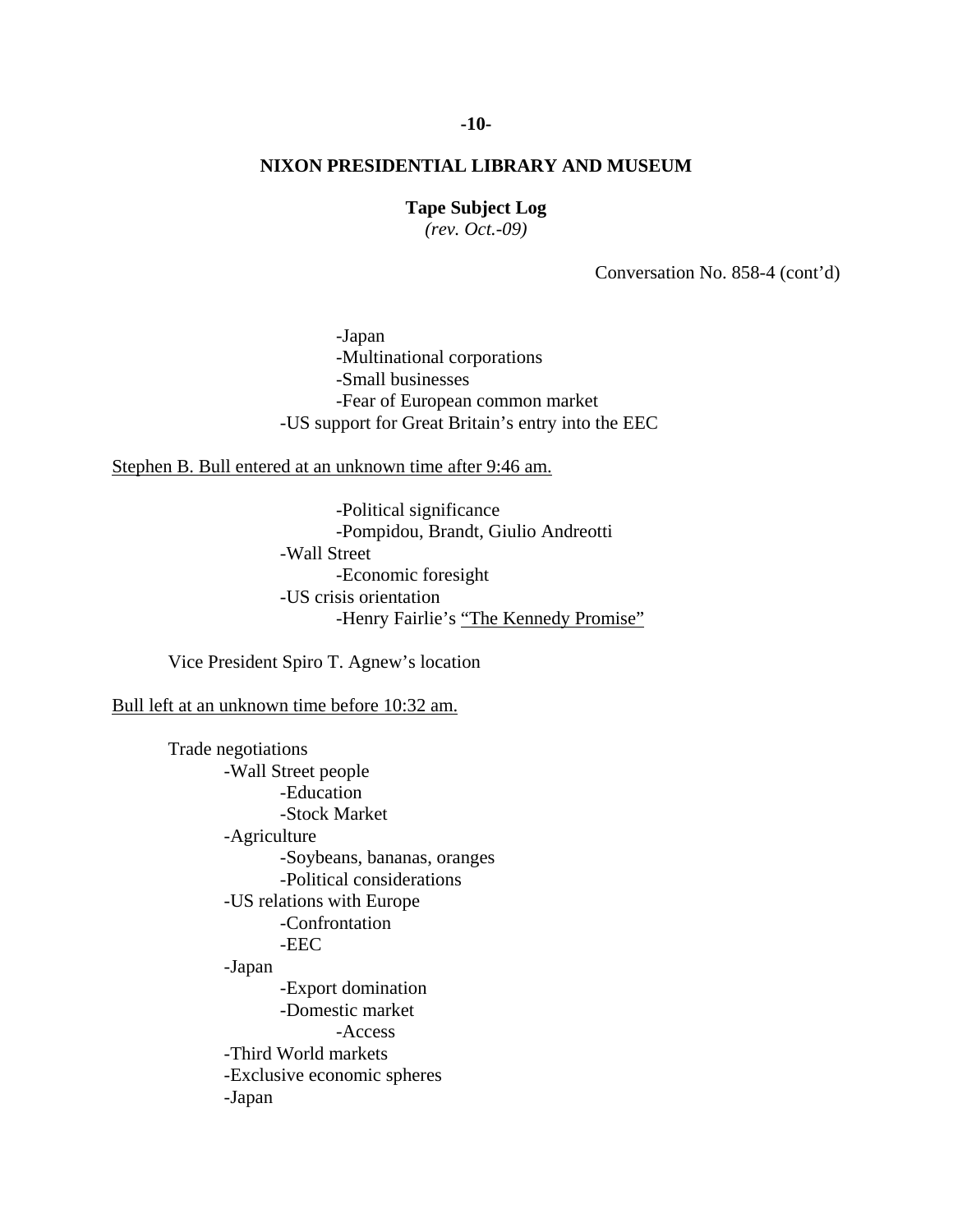#### **Tape Subject Log**

*(rev. Oct.-09)*

Conversation No. 858-4 (cont'd)

-Western competition -Japan's exports to Europe -Compared to US experience -Increase -Market dominance -Germany -Zeiss -Denmark

-Earth-moving equipment

Energy

-Competition for resources -Japan -Sources of oil -Iran -North Sea -Saudi Arabia -Political situation -Mohammed Mossadegh -Iran -Political situation -Great Britain's oil imports

Great Britain's system of economic preference -Two categories -Under developed Commonwealth nations -Commonwealth sugar agreement -Mediterranean -Ties to Europe -Talking paper -heath

Latin America -US interests -Economic preferences -Mediterranean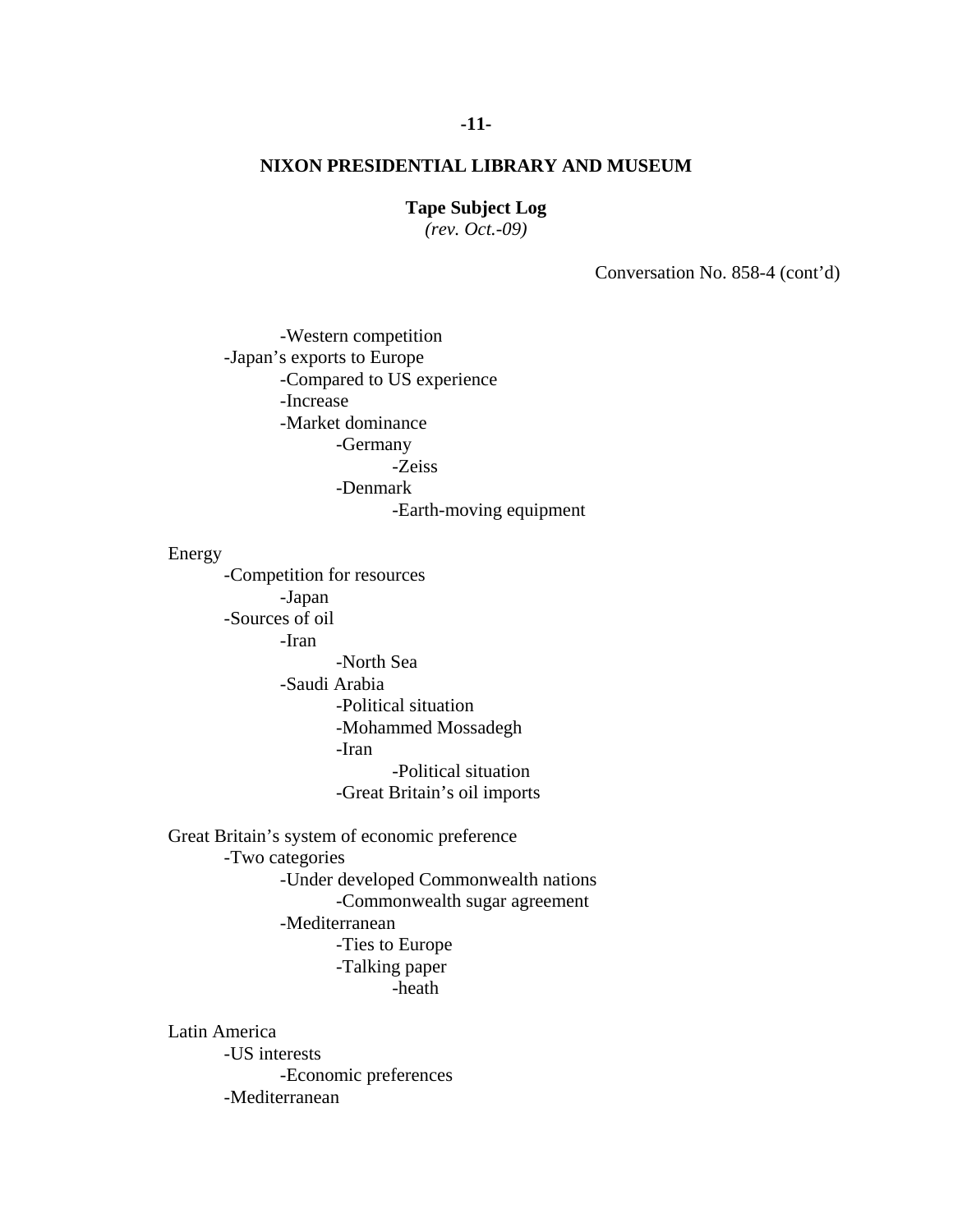# **-12-**

# **NIXON PRESIDENTIAL LIBRARY AND MUSEUM**

#### **Tape Subject Log**

*(rev. Oct.-09)*

Conversation No. 858-4 (cont'd)

## -Heath -Africa

Ties to former colonies -Stability in Europe -Great Britain, France, Netherlands, Belgium -Diminished role of US in Africa -Congo, Ghana

Black Africa

-Former colonies of Great Britain and France -US interests -State Department's plans -Upper Volta mission -Aid for Chad, Kenya -Political backlash

New isolationism -Europe, US -Need for leadership -Heath -Fight for markets -Politics

President's report to cabinet -Protectionism -Secretaries of Labor and Commerce -US-Europe dialogue

Soames, et al., left at 10:32 am.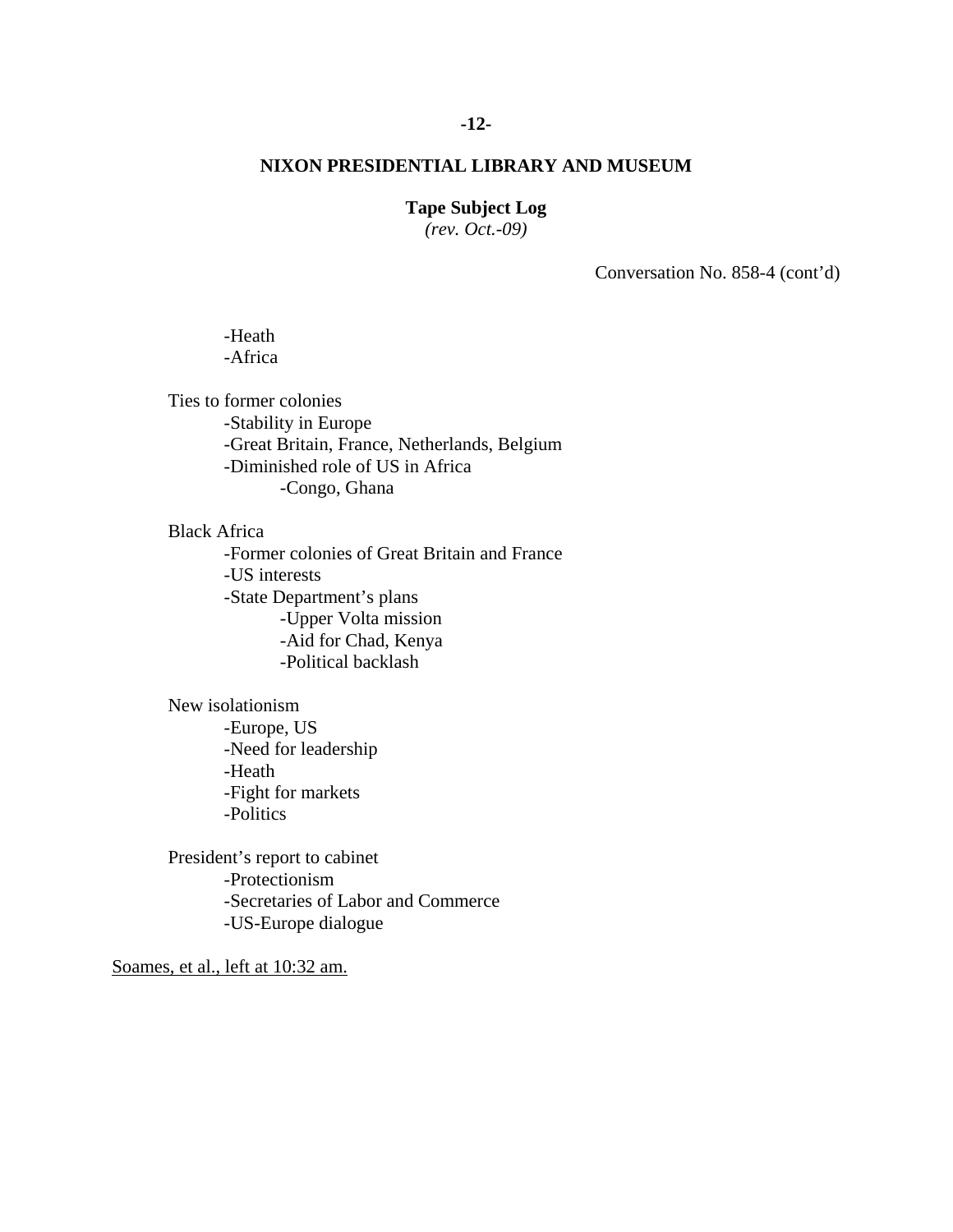# **-13-**

# **NIXON PRESIDENTIAL LIBRARY AND MUSEUM**

#### **Tape Subject Log**

*(rev. Oct.-09)*

Conversation No. 858-5

Date: February 16, 1973 Time: Unknown between 11:59 am and 12:07 pm Location: Oval Office

John D. Ehrlichman met with George P. Shultz. This recording began at an unknown time while the conversation was in progress.

Farm prices

Someone's trip

Sir Christopher Soames

Cabinet meeting -International perspectives -Department responsibilities -Peter J. Brennan

The President entered at an unknown time after 11:59 am.

 Meeting with Brennan -Travel plans -Ehrlichman

 Labor Department personnel -Shultz's previous meeting with Brennan -Brennan's management -Understanding -George Meany [?] -Under Secretary

 Meany's note -Congressional relations -President's authority